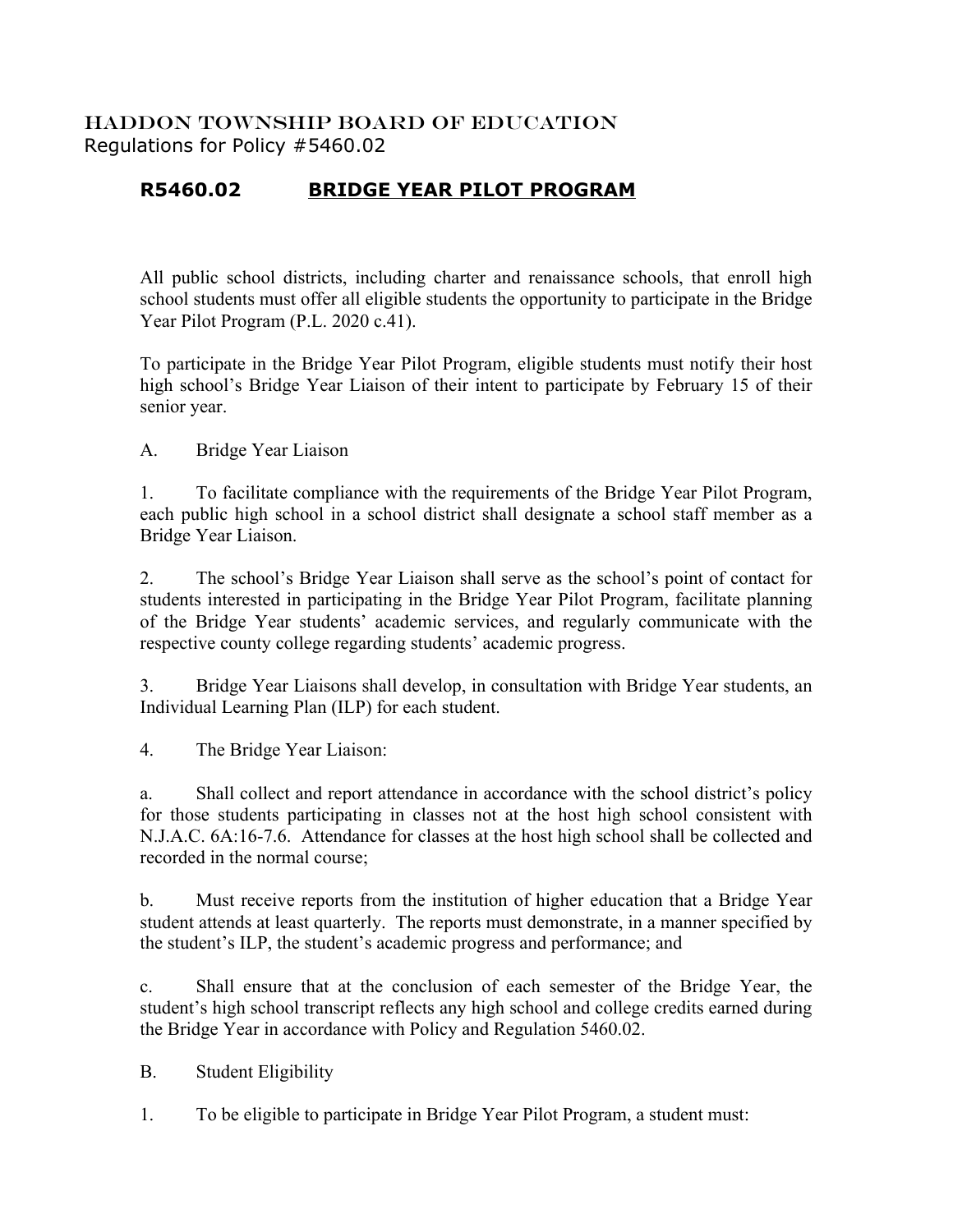a. Be in the graduating classes of 2021 or 2022;

b. Meet all applicable high school graduation requirements by the end of their senior year of high school;

c. Be nineteen years old or younger during the entirety of the Bridge Year; a student that would turn twenty years old before the end of their Bridge Year is not eligible to participate;

(1) A student with disabilities is eligible to participate if the student will turn twenty years old during the Bridge Year due to services provided under the student's individualized education program (IEP); and

d. Maintain a grade point average of 2.0 during the Bridge Year.

2. Students with disabilities who receive special education and related services under the Individuals with Disabilities Education Act (IDEA) must be granted the opportunity to participate in a school district's Bridge Year Pilot Program in accordance with Federal and State special education requirements.

a. Regarding the Bridge Year's age requirements in B.1.c. above, school districts that have students with disabilities who have satisfied their State and local graduation requirements, but may need an extra year of services, and will not turn twenty-one years old before June 30, may receive services for another year as determined by the student's IEP team, which includes the student and the student's parent(s).

b. The school district's Bridge Year Liaison should collaborate with the student's IEP team as the services provided to students with disabilities should be focused on transition services. Services shall be delivered via the IEP.

C. Academics

1. Individual Learning Plans (ILP)

a. Each Bridge Year student's academic and co-curricular goals for the Bridge Year shall be defined in an ILP. A student's ILP shall detail the activities and strategies for accomplishing these goals, including, but not limited to, counseling, academic support, coursework, and co-curricular or athletic participation. The New Jersey Department of Education (NJDOE) developed an ILP template for school districts, which will be available on the NJDOE's webpage.

(1) In developing a student's ILP, a school district should utilize the considerations outlined in Bridge Year Pilot Program (P.L. 2020 c.41) Implementation Guidance.

b. To ensure ample time to plan for the implementation of services outlined in the ILP, each Bridge Year student's ILP shall be completed by May 15, but no later than June 1 of the student's senior year.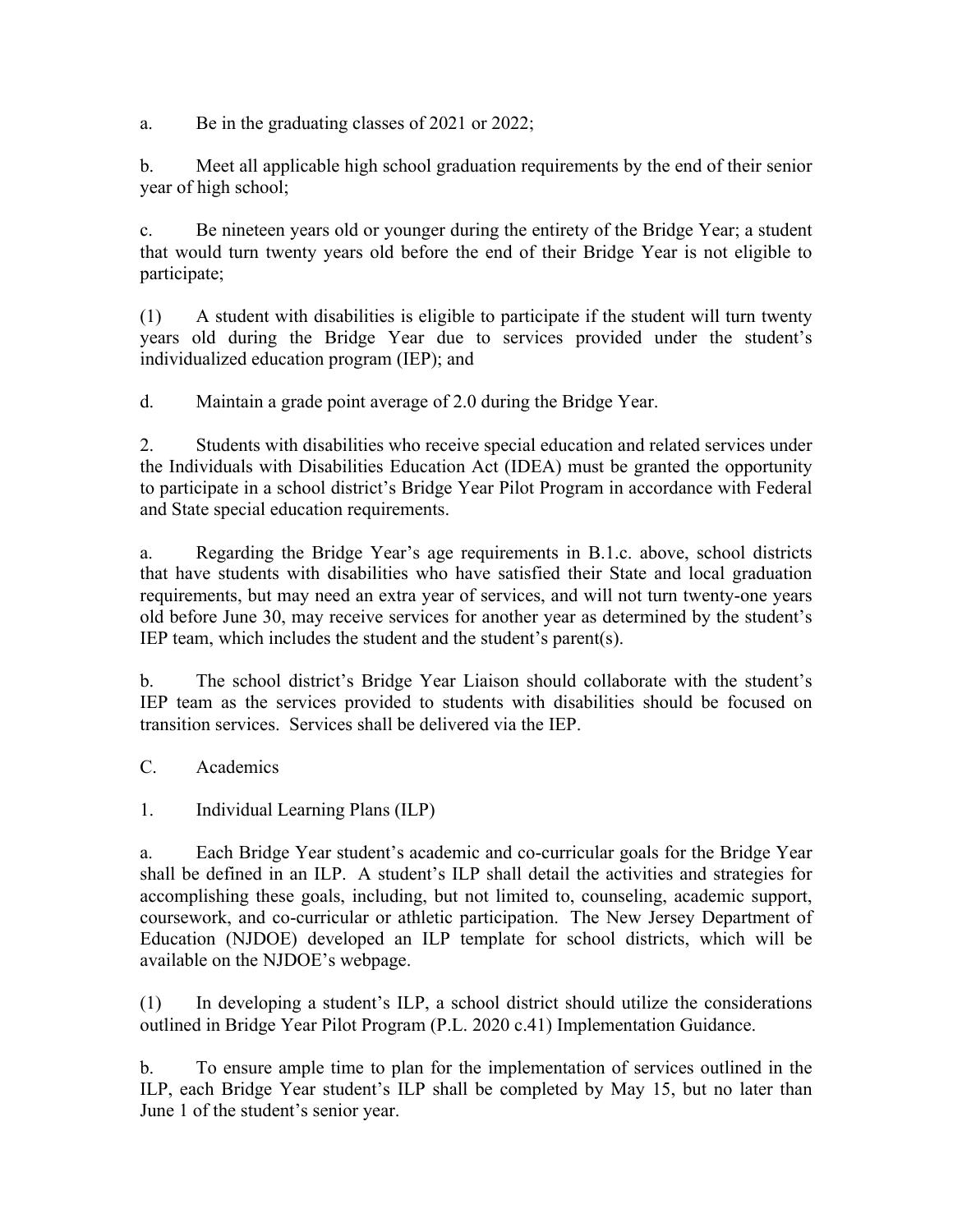2. Academic and Course Requirements

a. Students participating in the Bridge Year Pilot Program shall meet the following academic and course requirements:

(1) During the fall semester, students shall take between nine and twelve credits at the host high school, county college in the county in which the host high school is located, or a combination thereof;

(2) During the spring semester, students shall take between nine and twelve credits at the county college in the county in which the host high school is located;

(3) During either semester, students may take up to three credits offered by a fouryear institution of higher education at any high school in the State or any other location to fulfill the student's credit requirements described in C.2.a.(1) and (2) above;

(4) Students who pursue a Bridge Year and participate in a spring sport sanctioned by the New Jersey State Interscholastic Athletic Association (NJSIAA) shall enroll in less than twelve college credits, or otherwise be enrolled in a number of college credits as to not be considered a full-time college student, in each of the fall and spring semesters during the student's Bridge Year;

(5) During the Bridge Year, students do not need to participate in health, safety, and physical education as required by N.J.S.A. 18A:35-5, 7, and 8 (N.J.A.C.  $6A:8-5.1(a)1.vi$ ); and

(6) A Bridge Year student shall be considered a non-matriculated student of the respective county college.

b. School districts that do not operate on the basis of fall and spring semesters should meet the spirit of the academic and course requirements outlined in C.2.a. above and ensure that Bridge Year students meet their total credit requirements for the entirety of the Bridge Year Pilot Program.

3. Graduation

a. As stated in B.1.b. above, all students must meet all applicable high school graduation requirements by the end of their senior year of high school before participating in the Bridge Year Pilot Program.

b. The Bridge Year student may participate in the graduation ceremony at the end of his or her senior year or the end of his or her Bridge Year.

c. The student's diploma will be withheld and formal matriculation from high school will be deferred until completion of the Bridge Year Pilot Program.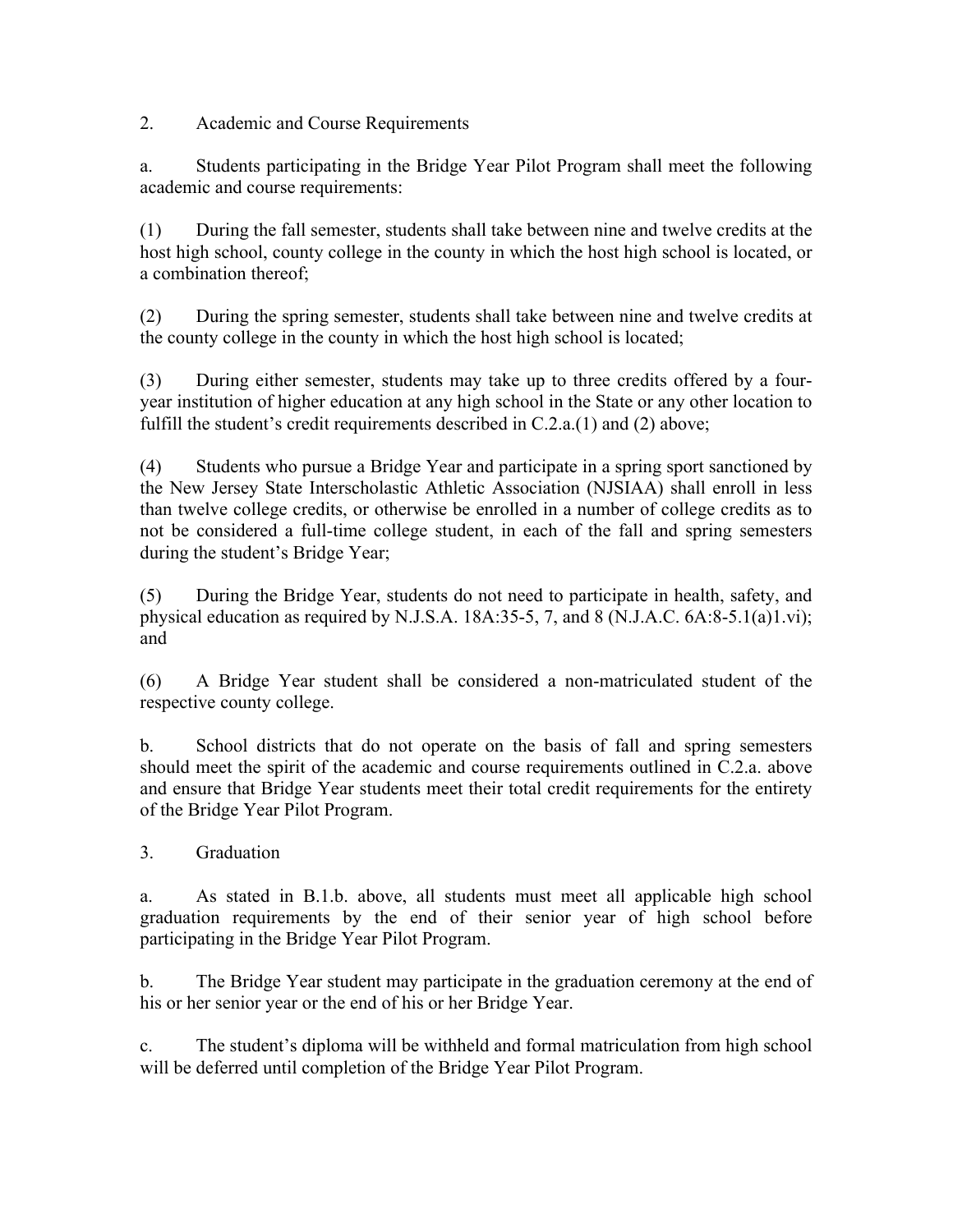(1) Participating students are only held to the graduation requirements of their senior year and are not required to meet the graduation requirements of their Bridge Year in order to receive their high school diploma.

(a) For example, 12<sup>th</sup> graders in the graduating class of 2021 – whose Bridge Year would take place during the 2021-2022 school year – will be held only to the graduation requirements applicable to the class of 2021, as modified pursuant to Executive Order 214 by the Governor of New Jersey, and not to the graduation requirements for the class of 2022.

d. At the conclusion of each semester of the Bridge Year Pilot Program, the host high school shall update the student's high school transcript to reflect any high school credits earned during the Bridge Year.

e. If a student decides to pursue a Bridge Year in the fall semester, but does not continue the Bridge Year in the spring semester, the student's host high school shall release all final transcripts and other records as necessary and as may be requested.

D. Data Reporting

1. NJ SMART

a. The NJDOE will add a new field in the NJ SMART SID Management to indicate whether  $12<sup>th</sup>$  graders are planning to participate in the Bridge Year Pilot Program in the following year (beginning in the 2020-2021 school year) or whether a  $12<sup>th</sup>$  grader is currently participating in a Bridge Year Pilot Program (beginning in the 2021-2022 school year).

b. School districts will be required to begin entering this information for all  $12<sup>th</sup>$ graders beginning with the June 2021 snapshot.

2. School and District Accountability

a. Students participating in the Bridge Year Pilot Program will continue to be included in the accountability calculations for both Every Student Succeeds Act school accountability and New Jersey Quality Single Accountability Continuum (QSAC) district accountability during their Bridge Year.

(1) This would include graduation rate and chronic absenteeism calculations for both school and district accountability.

(2) Students participating in the Bridge Year Pilot Program will not count as graduates for graduation rate calculations until they receive a diploma at the end of the Bridge Year.

E. Athletic Requirements